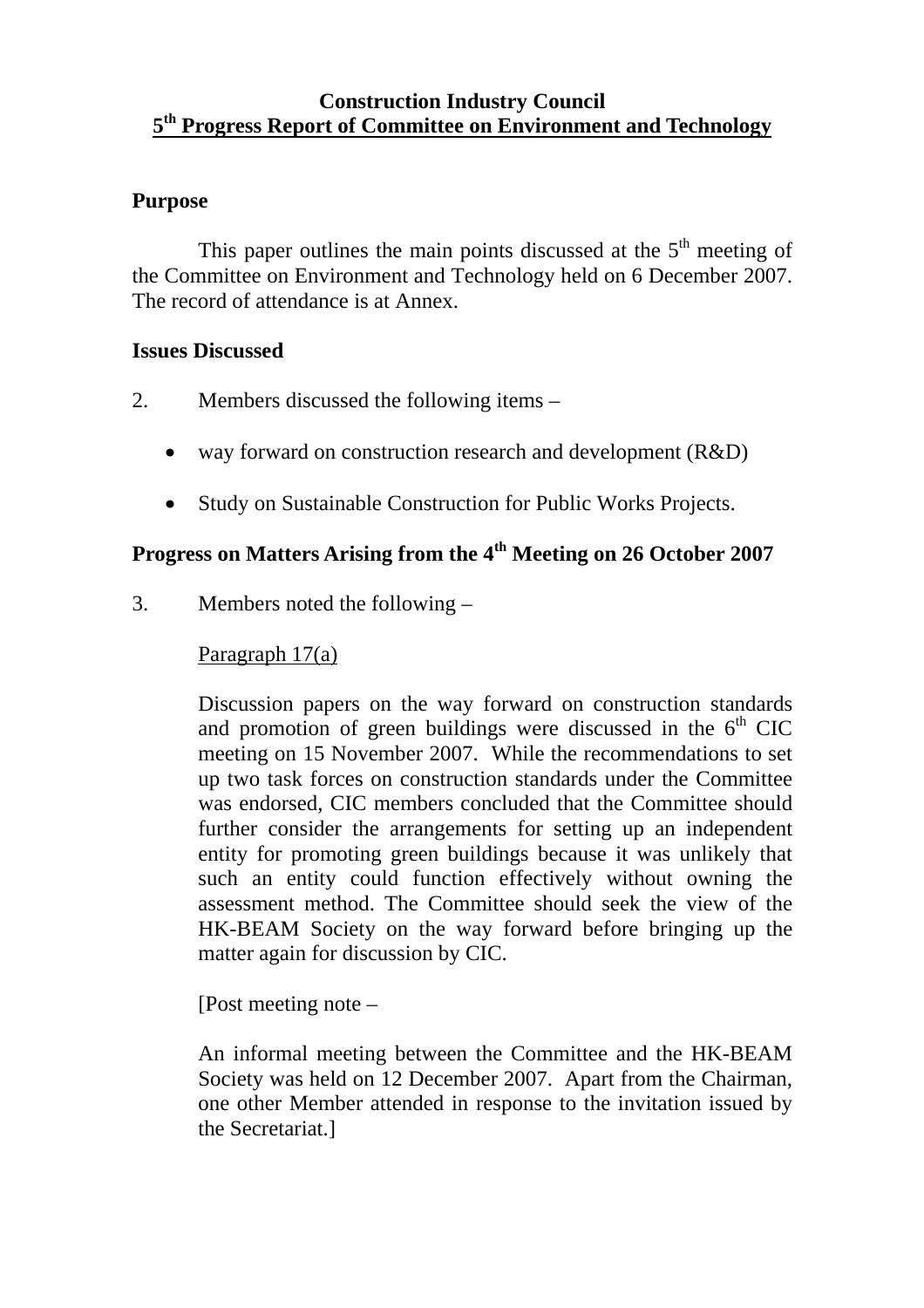### Paragraph 17(b)

Mr Peter Lee was nominated as the representative of CIC in the HK-BEAM Executive Committee following the endorsement of the nomination at the CIC meeting on 15 November 2007.

#### **Way Forward on Construction R&D**

### *(A) Institutional framework*

4. The Task Force on Construction R&D set up under the former PCICB in 2003 to consider the way forward on the subject recommended that CIC should encourage innovation in the local construction industry by taking charge of the overall co-ordination of R&D and performing the following functions –

- setting clear objectives, directions and priorities for R&D to address both immediate concerns and long-term needs and minimize overlapping;
- canvassing and allocating resources to spur and steer R&D activities;
- encouraging collaboration between industry stakeholders, research bodies and the academia;
- devising measures to improve the promulgation of research findings;
- identifying ways for creating synergies with other initiatives related to R&D; and
- nurturing and promoting a strong R&D culture within the industry for innovation and technology upgrading.

5. Members supported the above recommendations agreed that the Committee on Environment and Technology should take charge of the co-ordinating role and the performance of the recommended R&D functions. However, the day-to-day execution would be full-time tasks and should therefore be entrusted to the staff of the permanent CIC Secretariat.

### *(B) Co-ordinating functions*

6. Members explored the possible modus operandi for discharging the co-ordinating functions. One of the possibilities would be for CIC to play a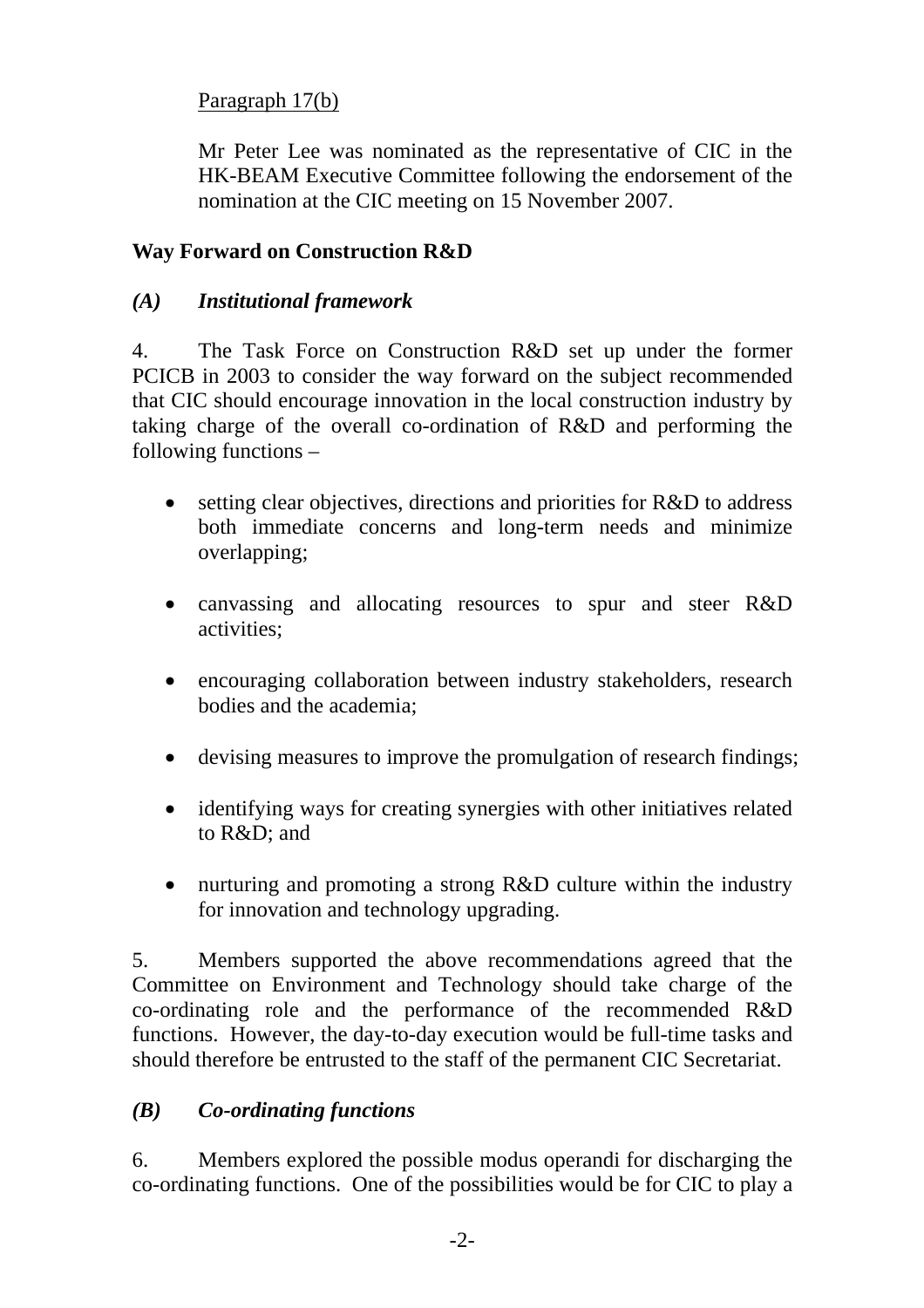matching role by taking stock of the research requirements of the industry and identifying suitable organizations which would be prepared to undertake R&D in response to these requirements using their own resources. Members envisaged that public sector organizations might be prepared to do so to tackle industry-wide issues within their ambits. Another possibility would be for CIC to take stock of planned and on-going research projects and suggest fine tuning of their scopes to make the deliverables useful to the industry as a whole.

7. CIC could play a useful role in co-ordinating the conversion of the deliverables of research projects into practical references (such as guidelines, specifications and codes of practice) that could be used readily by industry stakeholders. For example, the Concrete Producers Association (CPA) had commissioned the Hong Kong University to conduct a research on problems of placing tremie concrete in large diameter bored piles. While the research was conducted for litigation, in view of the problems general relevance of the problem to the whole industry, CIC could co-ordinate the efforts to develop practical references for tackling the concreting problem on the basis of the research findings.

### *(C) Funding of R&D projects by CIC*

8. While CIC should accord higher priority to co-ordinate R&D efforts of the industry, consideration should also be given to making allocations in the annual budgets for financing R&D so that CIC could take the lead in nurturing a culture for innovations. The funds could be used for commissioning R&D projects that would benefit the industry at large but were unlikely to be undertaken by individual industry organizations.

## *(D) CIC's focus on R&D*

9. Research projects were classified into three types for the purpose of defining CIC's focus: basic research projects, product research projects and practical research projects. Basic research projects aimed to extend the frontiers of knowledge. The deliverables of these projects were usually academic in nature and could not be readily applied for practical purposes. CIC did not need to be involved in basic research projects but could take stock of their deliverables to identify results with practical application potentials.

10. Product research projects were commissioned by commercial organization for product development. CIC should not be involved in these commercial activities but could put forward proposals for encouraging local product research through procurement arrangements.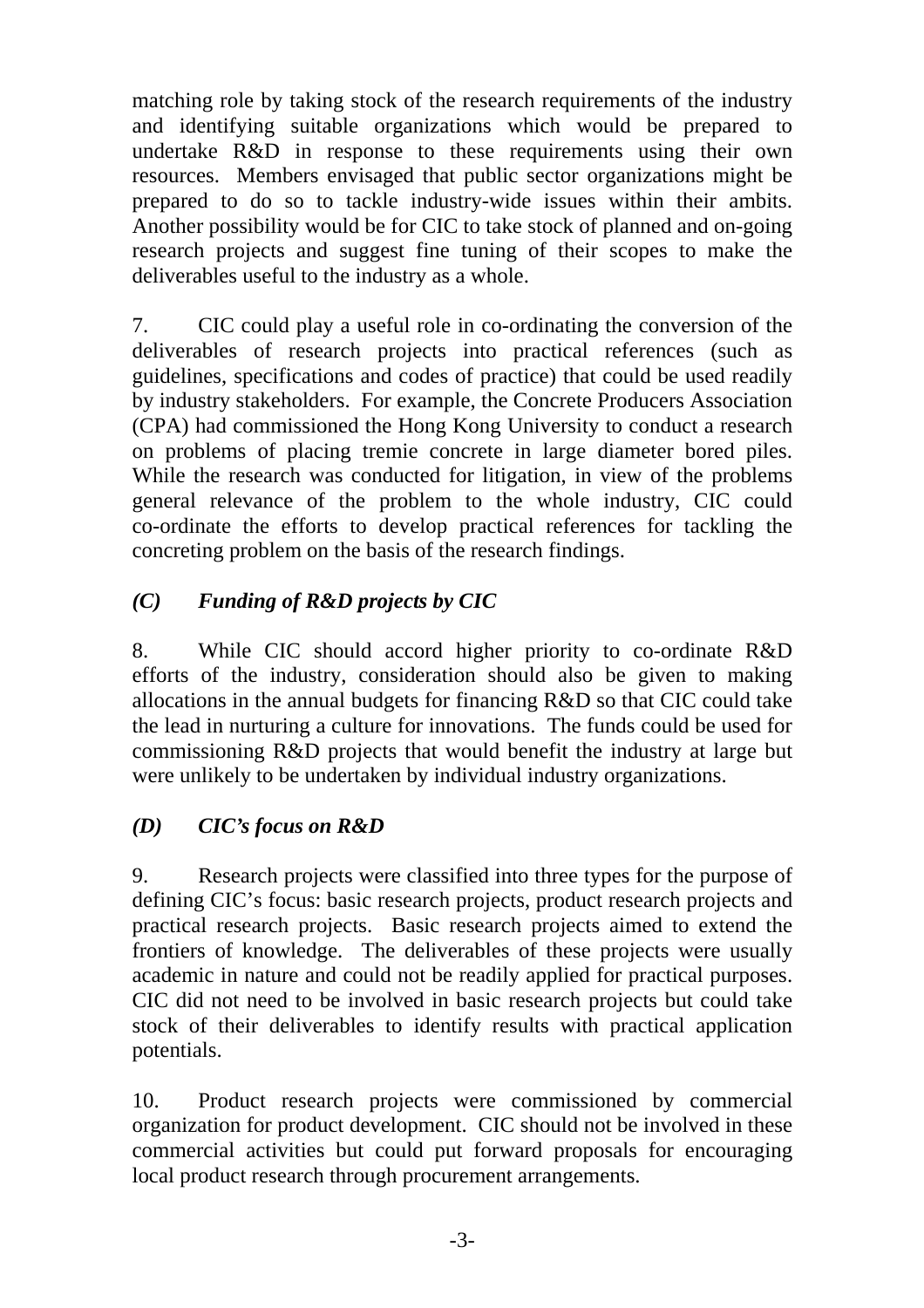11. CIC should focus on practical research projects that were directly related to the needs of the industry. Practical research projects could be further divided into applied research projects and thematic research projects. The former aimed directly at problem solving and productivity enhancements. The latter aimed to identify the issues related to particular themes and recommend possible solutions.

### *(E) Recommendations*

- 12. Members agreed to recommend to CIC that–
	- the Committee be tasked to take charge the R&D functions set out in paragraph 4;
	- staff of the permanent CIC Secretariat should be assigned to undertake the day-to-day execution of these functions and to provide working level support to the Committee; and
	- consideration be given to allocation of funds annually for financing R&D projects commissioned by CIC.

### **Study on Sustainable Construction for Public Works Projects**

13. DEVB would commission a one-year study in December 2007 on sustainable construction for public works projects. The study would aim to review the local and international practices, identify good practices and measures with proven effectiveness, take stock of the measures already adopted in public works projects and develop a framework to achieve balanced consideration of environmental, economic and social factors. DEVB would brief Members on the progress and initial findings in mid-2008.

#### **Any Other Business**

14. HD agreed to submit a paper on the initiatives being pursued to enhance the sustainability of public housing development. The Secretariat would identify suitable speakers for briefing the Committee on the assessment of carbon footprint.

#### **Further Actions**

- 15. The following further action was agreed
	- (a) The Secretariat would arrange to report the outcome of the discussions on R&D to CIC;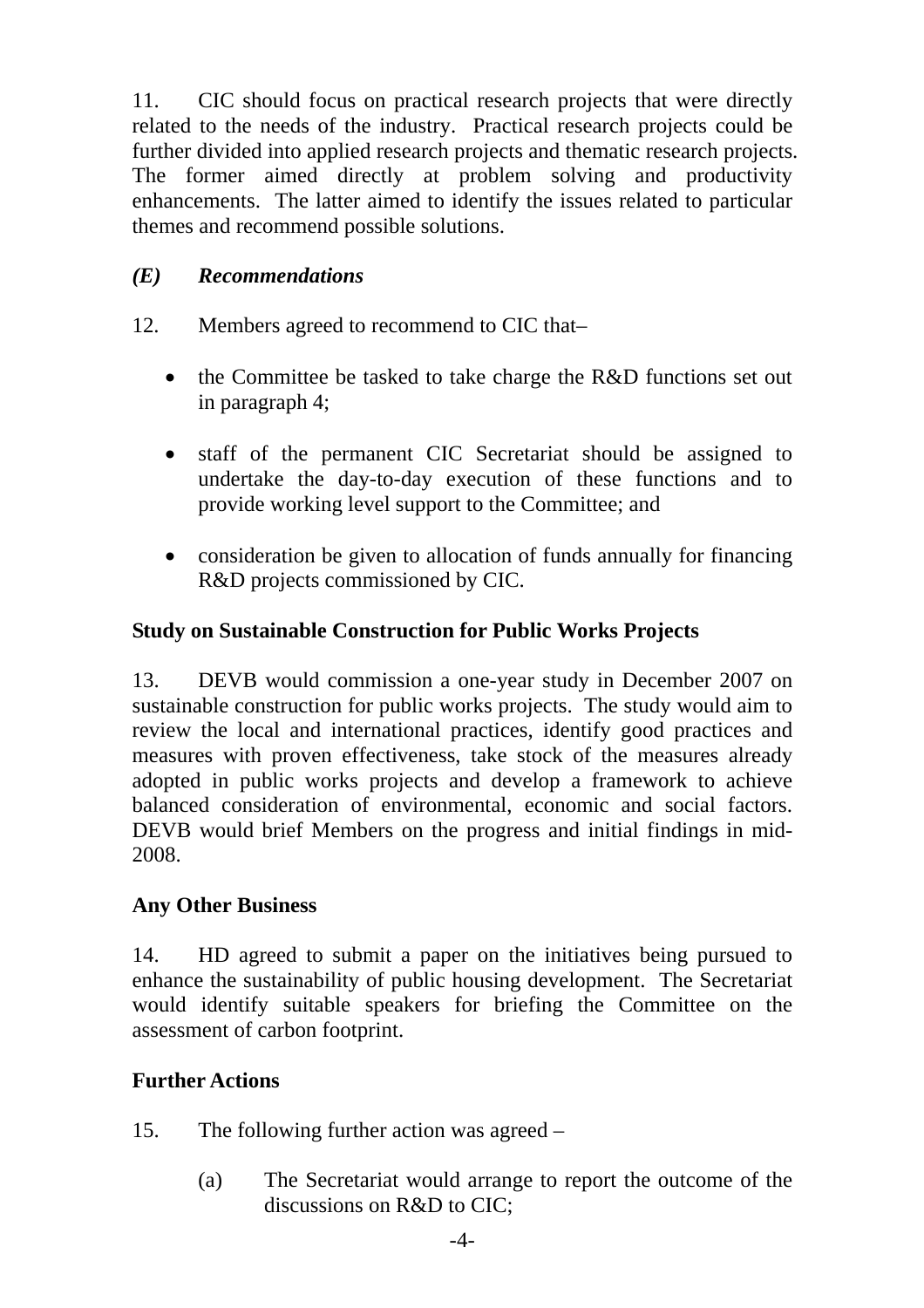- (b) DEVB would brief Members on the progress and initial findings of the study on sustainable construction for public works projects;
- (c) HD would submit a paper on initiatives being pursued to enhance the sustainability of public housing development; and
- (d) The Secretariat would identify suitable speakers on assessment of carbon footprint.

**CIC Secretariat December 2007**